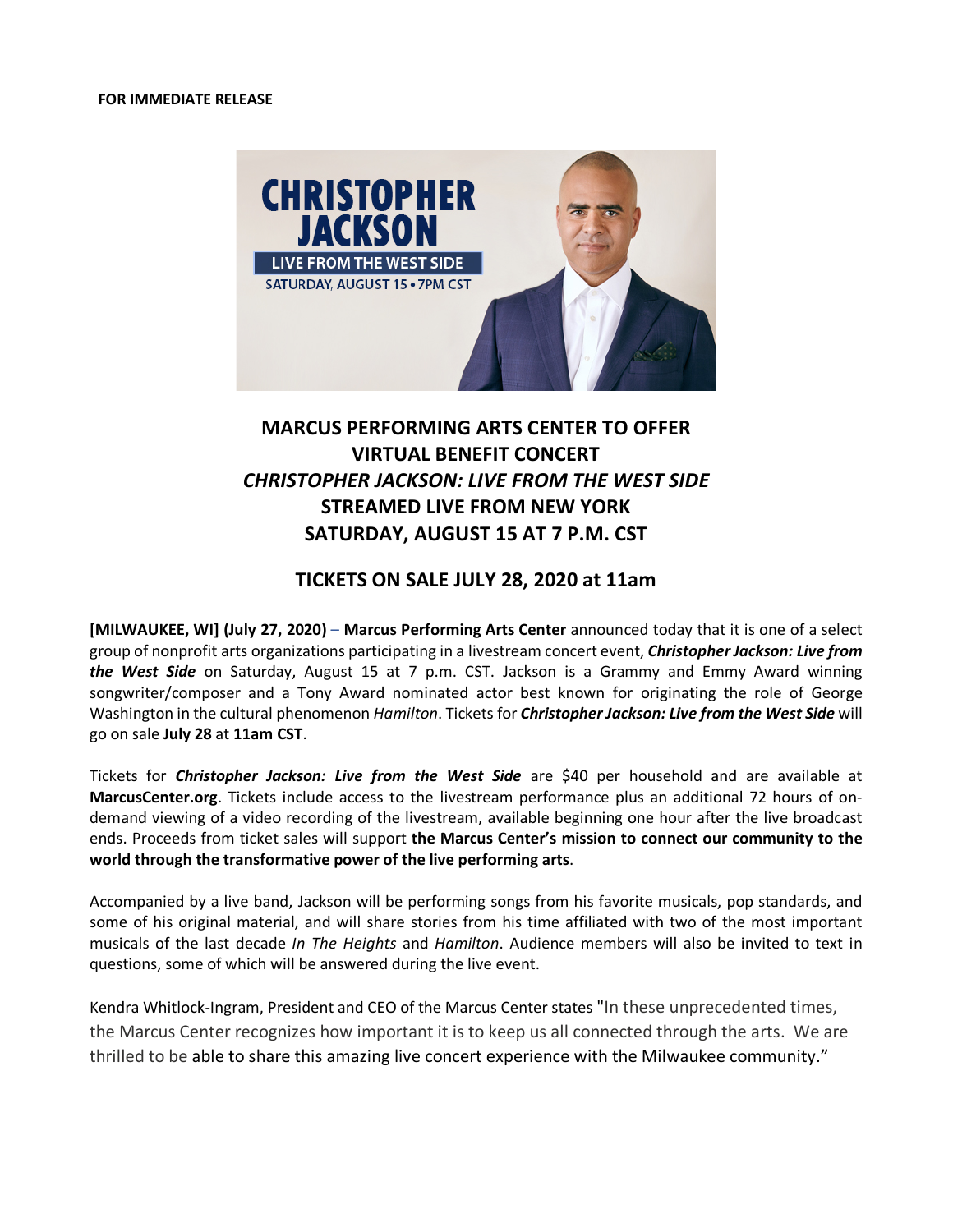"Nonprofit arts presenters are the lifeblood of the performing arts industry and a pipeline for young talent. Without them there is no Broadway," said Jackson. "While everything is shutdown during this terrible pandemic, I am delighted to be able to help spread some joy and help raise some much needed support for these deserving organizations."

The livestream, which is a co-production of Dallas Summer Musicals and Entertainment Benefits Group, is being shared by a number of nonprofit arts presenters around the country. The event will take place at New York's New World Stages, the off-Broadway venue that has housed productions of *Jersey Boys*, *Avenue Q* and many others.

### **ABOUT CHRISTOPHER JACKSON**

Christopher Jackson is a Tony Award nominated actor as well as a Grammy and Emmy Award winning songwriter/composer best known for starring as George Washington in the critically acclaimed, award-winning musical, *Hamilton*, on Broadway. He can currently be seen starring in the hit CBS drama "Bull" and has recently finished *Freestyle Love Supreme* on Broadway for a limited run*.* He also starred in Ava DuVernay's Netflix miniseries *When They See Us* with Michael K. Wiliams, Vera Farmiga and John Leguizamo.

In December 2018, "One Last Time (44 Remix)" was released as a part of the Hamildrop series which featured Chris alongside President Obama and BeBe Winans.

His Broadway credits include *Holler if Ya Hear Me, After Midnight, The Bronx Bombers* (Derek Jeter), *In The Heights* (Benny), *Memphis* (Delray Farrell) and *The Lion King* (Simba). Off Broadway includes *Bronx Bombers* (Primary Stages), *The Jammer* (Atlantic Theater Co.), *Lonely, I'm Not* (Second Stage), *In the Heights* (37 Arts), and *Cotton Club Parade* (ENCORES at City Center).

In film and TV, he has appeared in *Freestyle Love Supreme* (Pivot Network) *Person of Interest, A Gifted Man, Fringe, Gossip Girl, Tracers,* and *Afterlife*.

Christopher recorded an original song written by Lin-Manuel Miranda for the Disney film Moana and was also the Composer/Songwriter for Sesame Street (6 Emmy nominations and 1 win), and co-Music Supervisor and Writer for The Electric Company (PBS).

Chris won an Emmy Award for his song with Will.I.Am, "What I Am". In 2010 he released his first solo album titled, IN THE NAME OF LOVE with Yellow Sound Lab Records and is currently working on his 2nd album. Recently, Chris performed at Kennedy Centers Honors Gala celebrating Lin-Manuel Miranda. He also has several musical projects in development for the musical stage and has sold out concerts at Carnegie Hall and The Kennedy Center.

#### # # #

### **ABOUT THE MARCUS PERFORMING ARTS CENTER**

Established in 1969, the Marcus Performing Arts Center is the premier performing arts community gathering space in Southeastern Wisconsin. As the Marcus Center celebrates its 50th year, it continues to build bridges between diverse members of our community through high-quality arts entertainment in the region and the state. The touring Broadway series, sponsored by Johnson Financial Group, is recognized as bringing the best of Broadway entertainment to Milwaukee for the past 20 years and provides opportunities to educate, entertain and engage audiences. The Marcus